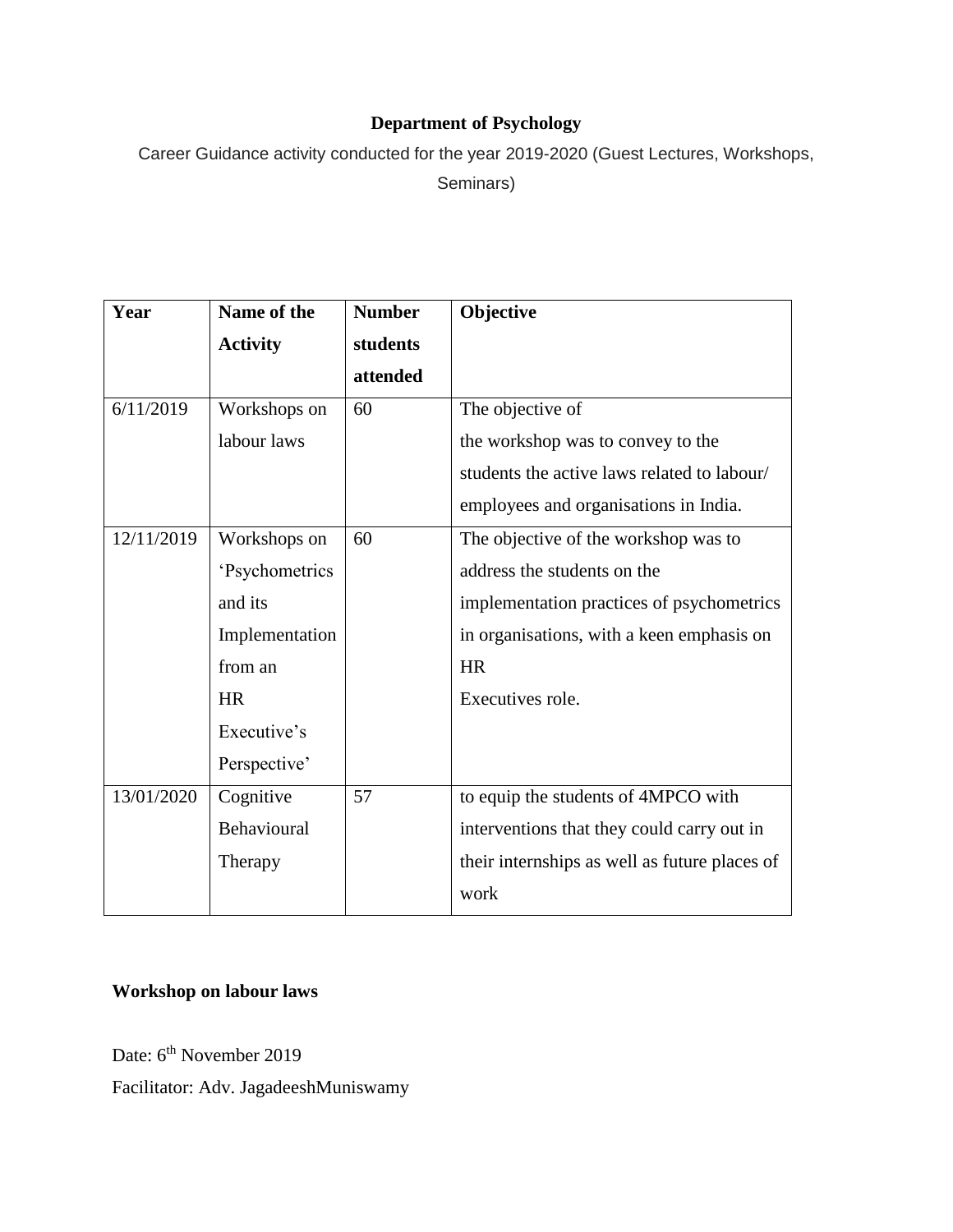On November 6, 2019, a workshop was organised by Department of Psychology, Christ (Deemed to be University). The session on 'Labour Laws' was conducted by Adv Jagadeesh Muniswamy. The workshop was the first of its kind for the semester and addressed around 60 students pursuing their studies in the field of Human Resource Management. The objective of the workshop was to convey to the students the active laws related to labour/ employees and organizations in India.

The facilitator took the students through the process of interaction an HR professional has with the employees (once they join the organisation), right from sending in the appointment letter to handing over the termination requirement. He explained the specifications which must be mentioned in documents, focusing particularly on the appointment letter, since it clarifies a lot of expectations of the fresh employees and safe guards organisations against false accusations.

## **Workshop Workshops on 'Psychometrics and its Implementation from anHR Executive's Perspective'**

Date:  $12<sup>th</sup>$  November 2019 Facilitator: Dr. Arathi Venkatesh

On November 12, 2019, a workshop was organised by Department of Psychology, Christ (Deemed to be University). The session on 'Psychometrics and its Implementation from an HR Executive's Perspective' was conducted by Dr. Arathi Venkatesh, Associate Professor (Department of Psychology); who has 18+ years of psychometric experience in corporates. The workshop addressed around 60 students pursuing their studies in the field of Human Resource Management. The objective of the workshop was to address the students on the implementation practices of psychometrics in organisations, with a keen emphasis on HR Executives role.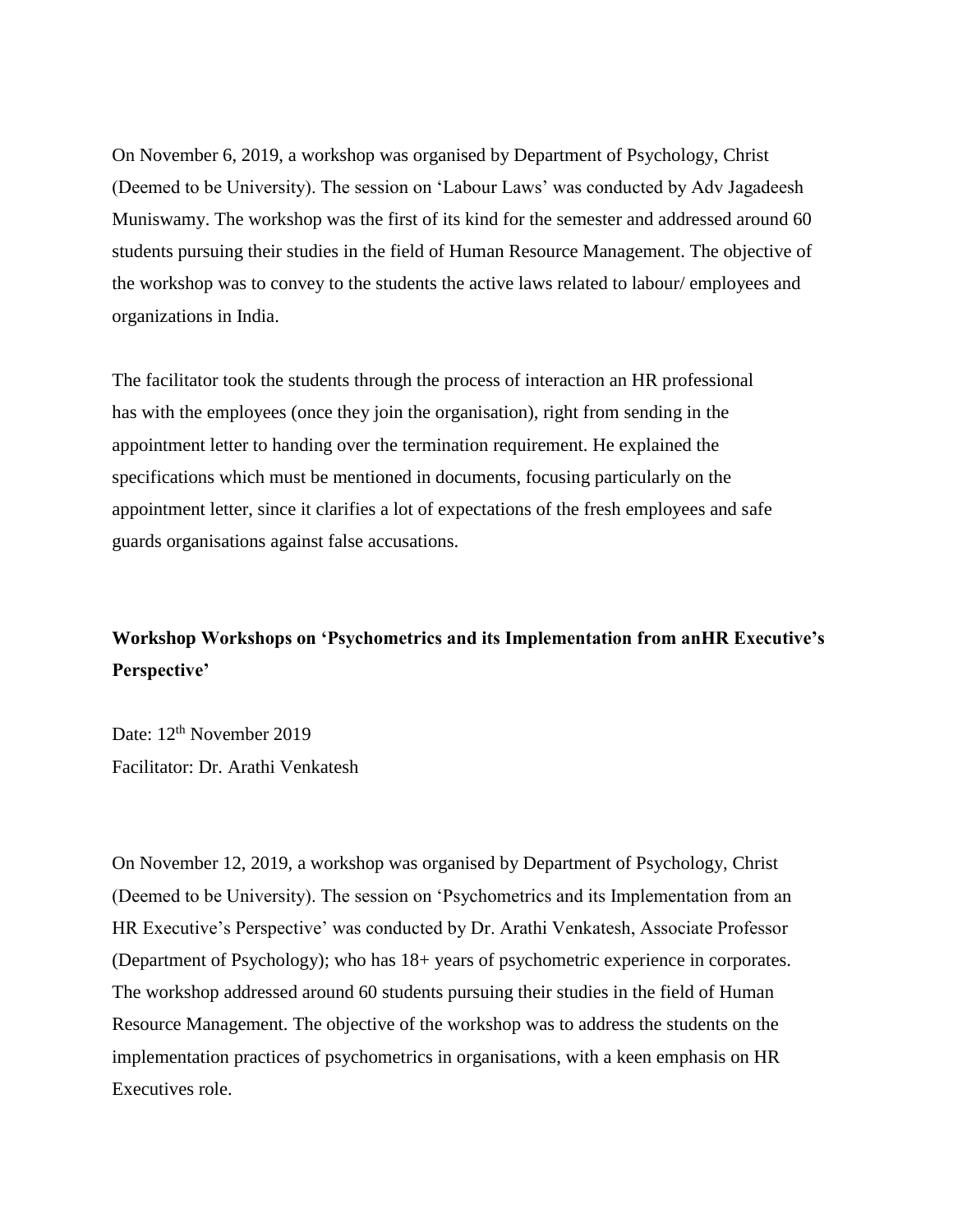Through the session the students were able to understand the importance of psychometric in organisation. To name a few: (i) Interview Independence (ii) Cost and Time Efficiency (iii) Inherent Traits (iv) Standardized Testing (v) Cultural Fitment. The facilitator started by explaining the roles one can get into in HR and where one needs to use psychometrics (the same have been mentioned above). Followed by this, the facilitator discussed in depth some of the tools used in HR spaces.

## **Workshop on Cognitive Behavioural Therapy**

Date : 13th January, 2020 to 24th January, 2020 Facilitators: Dr. Nina Josefowitz and Dr.Stephen Swallow

A skill based two workshop was conducted to equip the students of 4MPCO with interventions that they could carry out in their internships as well as future places of work. During this workshop the students were shown demonstrations of sessions, discussed case studies, and engaged in role plays. They also discussed application of the CBT model to different populations and how to contextualize the sessions to an India setting.